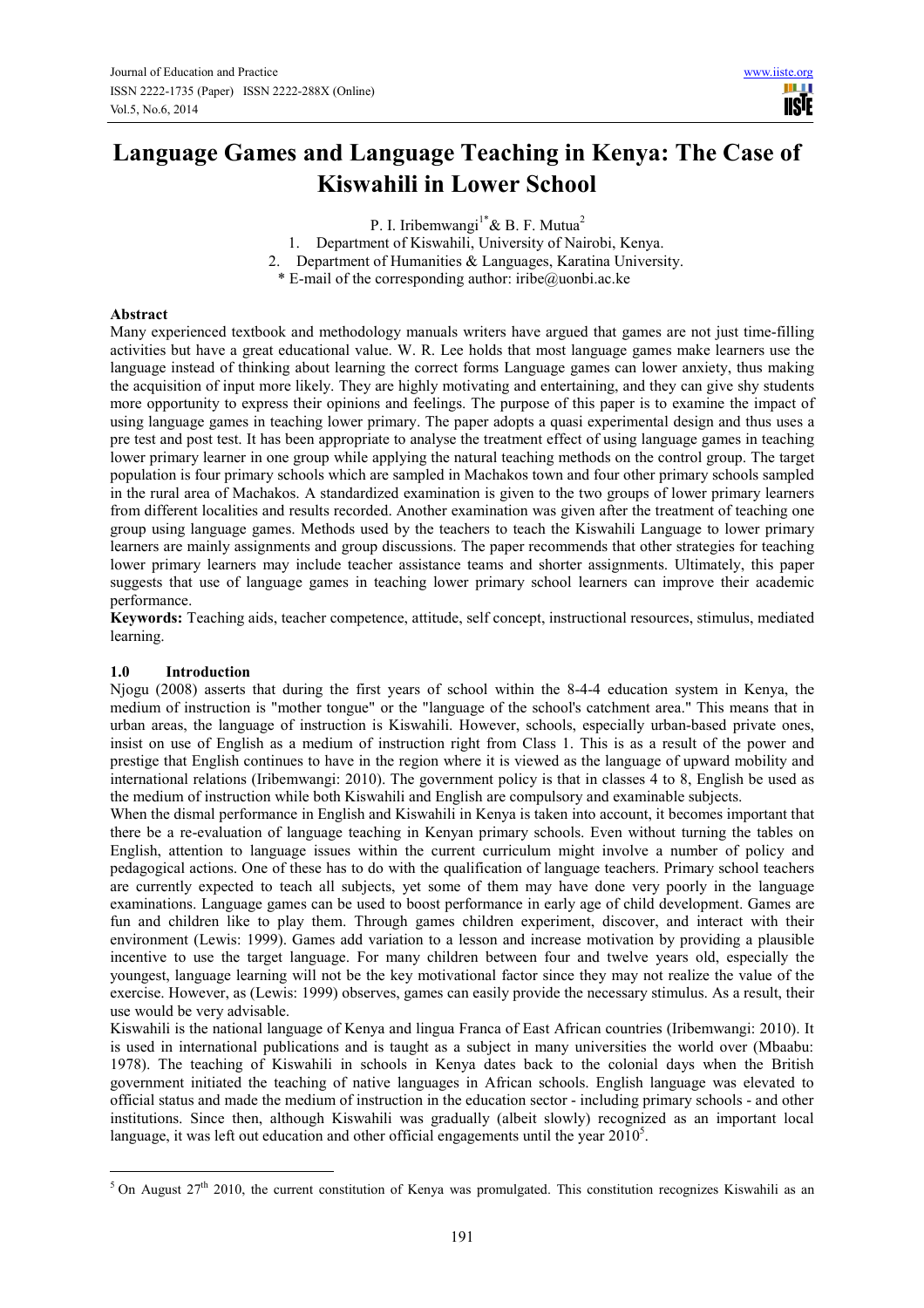After Kenya became independent in 1963, the importance of Kiswahili was recognized by Mackay education commission in the country (Republic of Kenya: 1981). This commission declared that Kiswahili warranted attention in the education system. The recommendations of the Mackay commission had the greatest impact on the status of Kiswahili; it was declared a compulsory and examinable subject both at primary and secondary levels of education in Kenya. Today Kiswahili is a widely used language. Many Kenyans in the urban and rural areas use the language (Mbaabu: 1978). At grassroots level, Kiswahili is a widely used language in Kenya (Mbaabu: 1978). Administrators and politicians address people in Kiswahili. This implies that they ought to have a good command of spoken Kiswahili.

On the language as a whole, reports from the Kenya National Examination Council (KNEC)<sup>6</sup> assert that "Judging by some of the examination scripts that land in the councils marking rooms, one can say that some of the candidates are virtually illiterate as they can hardly communicate" (Muya: 1991). Kiswahili language is not an exception as learners are unable to communicate using it. It is therefore important to look for ways and means to improve Kiswahili language as a medium of communication. If the learners perform poorly in Kiswahili language, communication is interfered with. Such performance may even affect the learners' employment chances in later days (Sossion: 1993).

Teachers can use language games as a way of mediating Kiswahili learning by making the process interesting. Children learn the first language through playing many games. Games help and encourage many learners to sustain their interest and work. Games also help the teacher to create contexts in which the language is useful and meaningful. The learners would want to take part in the games and in order to do so they need to understand what others are saying or have written. They also need to speak or write in order to express their own point or give information. The need for meaningfulness in language learning has been accepted for some years. A useful interpretation of 'meaningfulness' is that the learners respond to the content in a definite way. If they are amused, angered, intrigued or surprised the content is clearly meaningful to them. Thus the meaning of the language they listen to, read, speak and write will be more vividly experienced and, therefore, better remembered. If games can provide intense and meaningful practice of language, then they must be regarded as central to a teacher's repertoire (Wright A.et al. 1984).

# *1.1 Research Problem*

Kiswahili is mainly learned as a second language in multilingual Kenya. This means that learners will already have mastery of their first language when learning it. Kiswahili is a language learned by many people whose native languages are not linguistically related to it (Muya: 1991). Many indigenous African languages are not taught in schools. Some languages like Kiswahili however, are widely taught in Kenya and Tanzania. Kiswahili is an important subject in primary schools since it is one of the three compulsory subjects alongside mathematics and English. However, given its performance, there is a question pertaining how the language is taught. Poor performance in Kiswahili language can impact very negatively on a pupil's general performance. Besides, Kiswahili plays a very important role in promoting national unity (R.O.K: 1964 in Ominde Commission). Kiswahili plays the role of *lingua franca* among the educated and the uneducated. As a result, its poor performance in the Primary schools compromises the achievement of the six goals of education set up as millennium development Goals (Otieno: 2005).

The poor performance in Kiswahili prompted this study in Kiswahili language teaching especially because Kiswahili is a compulsory subject and a medium of communication in Kenya. In Machakos County for example, learners who sit for their primary exam<sup>7</sup> do not perform well and this affects their joining good National and Provincial Secondary Schools in the country thus affecting their final performance in secondary education. In Kenya the unstable performance in Kiswahili by the learners raises the question whether there is a problem in the manner that learning and teaching of Kiswahili takes place. This is an issue that is of importance top this research. The main purpose of this paper is to determine whether mediated learning using language games has any effect on the performance of Kiswahili to class three pupils. The paper, therefore, investigates the effect of learning using language games on performance of Kiswahili language amoung class three pupils of Machakos County in Kenya.

# *1.2 Significance, Scope and Theoretical Perspective*

This study is significant because of the elevated status of Kiswahili in Kenya. Kiswahili is used widely by a large section of Kenya in the urban and rural areas (R.O.K 1988, Mbaabu, 1978).The language is used in official circles like in parliamentary deliberations and in law courts at the district level. Presidential speeches on public days are written in Kiswahili and English. The primary school teachers use Kiswahili in teaching the learners and also when interacting with other citizens. Kiswahili is a compulsory and examinable subject in Kenya's first two levels of education. The language is ethnically neutral and is not associated with any community thus

 $\overline{a}$ 

official language in Kenya (alongside English) as well as the national language of Kenya.

<sup>6</sup> This is the official examining body in Kenya.

<sup>&</sup>lt;sup>7</sup> The national exam offered after eight years of school is known as Kenya Certificate of Primary Education (KCPE).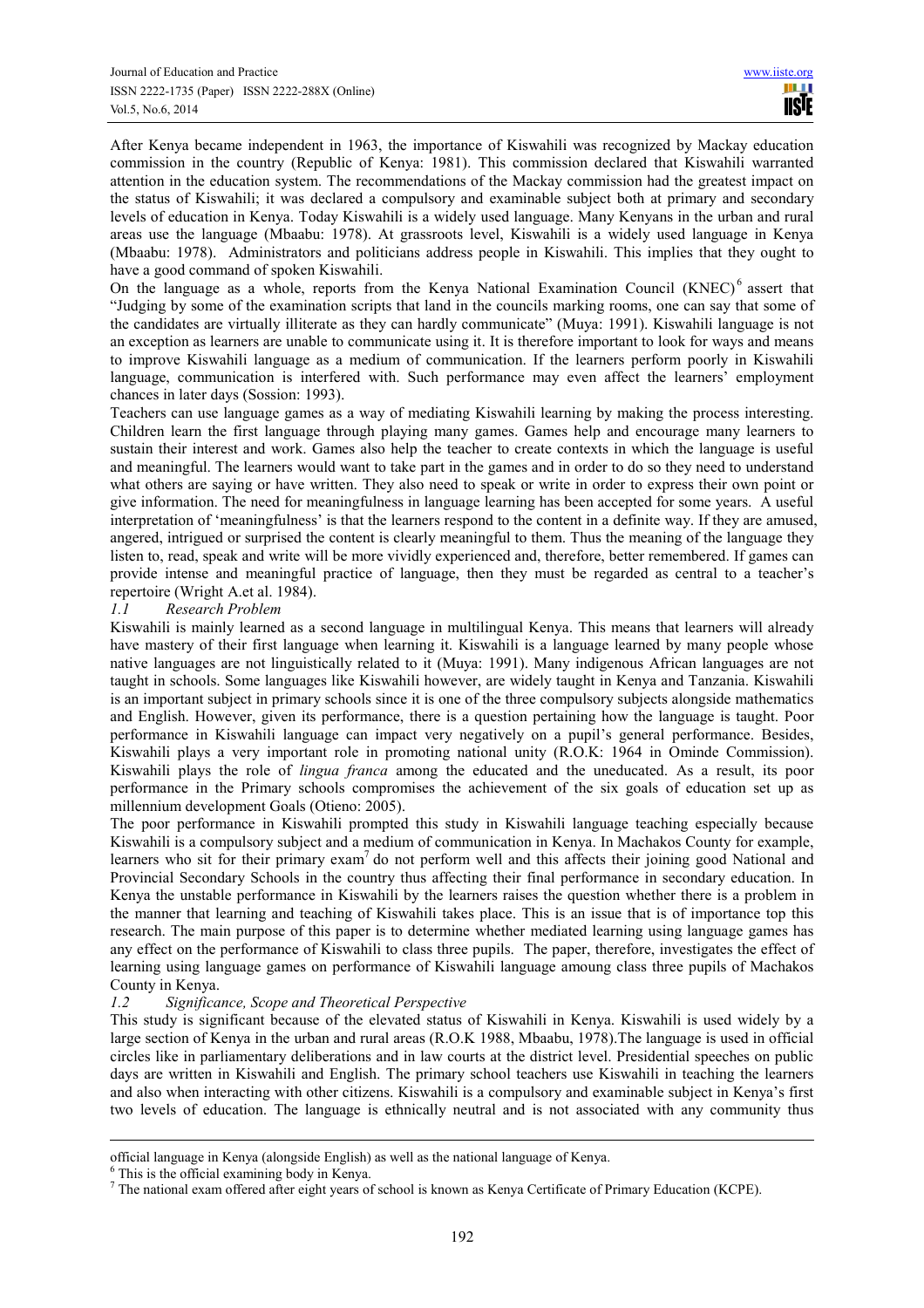making it a language of unifying Kenyans (Mazrui 1984:300).

At the international level, Kiswahili language is the *lingual franca* of East African countries and is used in commercial and general communication. It is taught as a subject in many universities the world over. Given that Kiswahili is taught in many other countries, then it is an important language and its poor performance can lower its status. Poor performance therefore means one is not competent in the language and may not easily secure jobs that call for expertise in the language. The other significance arises from the fact that Kiswahili is seen as a language that can forge national unity. This paper investigates the effects of language games used by teacher trainees and performance of Kiswahili in lower primary classes in Machakos County of Kenya.

This paper is guided by Bruner's mediated theory of 1966. The theory states that for learning to take place, there has to be some interventions between the material to be learned (content) and the learner (Bruner, 1966). Mediated Learning Experience (MLE) describes a special quality of interaction between a learner and a person, who is called a "mediator". According to the theory, the function of a mediator is different from that of a teacher. According to this approach, a teacher provides a suitable stimulus (home work, test, assignment etc) and then observes the response of the learner to the stimulus. Based on the responses, the teacher interacts with learner (praises, criticizes, encourages, grades, gives new assignments, plays games, etc) and the process is continued until either the teacher or the learner is satisfied or time runs out. This means that Kiswahili teachers in Primary schools must be competent and willing to follow up pupils' progress until they grasp the subject matter.

The mediator is not concerned with solving the problem at hand; rather, the mediator is concerned with how the learner approaches solving the problem. The problem at hand is only an excuse to involve the mediated learning theory; it is the teacher who determines the tempo of learning. In mediated learning, the teacher takes the central role of controlling the classroom for effective learning which is learner centered. The teacher can use language games in class to enhance learning. Language games will make learners motivated and therefore by playing the games they will grasp easily the vocabulary and use it to answer questions. This will make the teacher realize his/her objectives in teaching vocabulary. Games can bring a positive impact on performance in Kiswahili in the primary schools in the county, province and the country at large. This paper examines if mediated learning using language games has any impact in Kiswahili performance in primary schools in Kenya.

# **2.0 Literature Review**

This section reviews literature that relates to Kiswahili language in primary schools. Literature reviewed is that on the language situation in Kenya, on Kiswahili as a second language, on performance of Kiswahili in national examinations, literature on instructional resources, literature on language games, that on teachers training and competence as well as other related literature.

# *2.1 The Language Situation in Kenya*

Kenya is a linguistically diverse country, with over 42 spoken languages (Ogechi 2012: 6). Roughly 66% of the population speaks languages of Bantu origin about 31% of the population speaks Nilotic Languages. The rest of the population speaks languages of the Indian sub- continent (Mbaabu: 1978: 398). It should also be pointed out that Kenya has a small number of large ethno linguistic groups. For example, according to Ogechi (2012), the Kikuyu comprise about 21%, the Luhya 14%, the Kalenjin 12%, the luo 12%, and Kamba about 11%. Each of these languages has more than one million speakers and is mainly spoken in particular geographical area. For instance Kikuyu is spoken in central Kenya, Luo around Lake Victoria and Kamba in Eastern Kenya. Ogechi (2012:6) further observes:

> The numerical strengths of these codes are diverse. Some are spoken by over a million people, e.g., Gĭkŭyŭ, LuLuhya, Dholuo, Kikamba and EkeGusii while others have as a few as less than one thousand speakers, namely, the Elmolo, Sengwer, Njemps and Yaaku. Hence, some codes have less than one percent speakers … Speakers of these 42 codes are also associated or usually identified with Kenya's 42 ethnic groups. That is, although a code is just but one characteristic for identifying an ethnic group (Kasfir 1976), in the Kenyan context, a code is a crucial basic marker of an ethnic group. These codes are the mother tongues of the respective ethnic groups.

Kiswahili is the national language while English is the official language in Kenya. Kiswahili is an indigenous African language of Bantu origin spoken by over 65% of Kenya's population (Heinne, quoted in Mazrui & Mazrui, 1995: 19). It's the language of inter-ethnic communication in Kenya. It is also the language of wider communication in East and Central Africa (Iribemwangi: 2012). Kiswahili is the declared national language in Kenya. It is also one of the two official languages. Since 1984, Kiswahili has been a compulsory and examinable subject from the first year of primary school, through secondary school up to the highest levels. The main advantage of Kiswahili is that it is considered ethnically neutral and is not associated with any ethnic community although it originated from the east coast of Africa (Mazrui: 1984).

# *2.2 Kiswahili as a Second Language*

Chiraghdin and Mnyampala (1977) and Iribemwangi (2010) point out that Kiswahili is a Bantu language.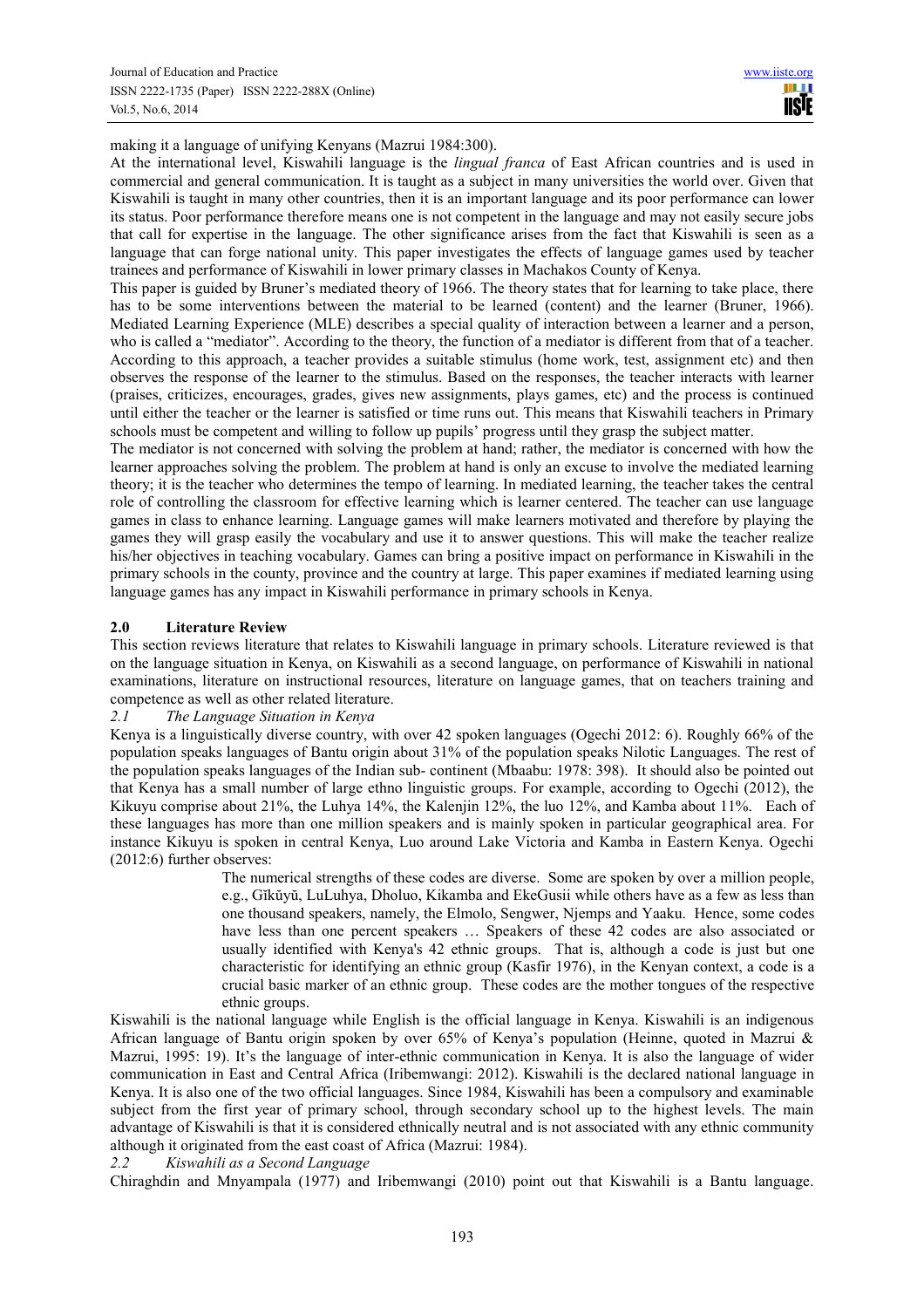Kiswahili originated from northern Kenya in the Lamu archipelago. Kiswahili as a second language for the non-Bantu communities may be difficult to use in communication, for example amoung the Nilotes and Cushites. Such groups may have problems in spelling and pronunciations of Kiswahili words. The structure of Kiswahili and other Bantu languages has a great similarity. The word formation is in the sequence of the consonant-vowel, which is not necessarily the case in non-Bantu languages word structures. Kiswahili teachers ought to understand the problem of language structure and intervene to assist affected learners. Teachers should be ready to address the individual differences of learners in order to improve language performance in schools. Therefore, the issue of second language acquisition is of much relevance to Kiswahili teachers.

## *2.3 Performance of Kiswahili in National Examinations*

In terms of examinable languages, Kiswahili has been trailing behind English in national examinations in Kenya. Learners in primary schools score low marks in Machakos County in Kiswahili language. This has a negative impact when it comes to joining secondary schools. The pupils are disadvantaged considering that the learners will proceed with the compulsory subject in the secondary level.

## *2.4 Instructional Resources*

Apart from text books, teachers can use other forms of instructional materials to facilitate learning. Nkuuhe (1995) comments that, words alone are liable to distortion. This is especially so with learners. With such a prevailing situation, teachers are compelled to seek aiding that encounters the necessity of educational media. The media used by the teachers determine whether the learners will get captivated and alert or they will lack zest (Joyce et al: 1972). Media facilitates the understanding of complicated concepts and ideas. They make the learning a captivating and fulfilling experience. They make it easier for learners to follow, understand, respond to and retain the content of the lesson as reflected by Gamble (1984). Psychologists are of the view that in human life, people learn eleven percent (11%) through hearing, eighty three percent (83%) through sight and retain only twenty percent (20%) of what they hear (Ayot and Patel: 1992). It is necessary to vary the pace and source of information that has to be assimilated. Instructional media possesses that quality of giving words concrete meaning. It furthers hearing and creates or increases interest. One can therefore use magazines, radio, video tapes, charts, maps and life shows as instructional materials to vary his or her teaching (Romiszowski: 1981).

Mukwa (1979) investigated the availability of audio-visual media in Kenyan secondary schools and the role played by such media in improving classroom teaching. The study showed that the main media available in schools were printed media, posters and flat pictures, tape recording and radio programs and television. The present study found out the positive impact of language games in teaching Kiswahili grammar and performance in lower Primary classes.

Mutua (2013) asserts that lack of adequate teaching/learning resources result to poor performance in Kiswahili Language. The available teaching/learning resources motivate learners to participate and enjoy learning in class. The teaching/learning resources also enhanced the memory of the taught concepts as the learners have a chance to learn in a friendlier environment.

## *2.5 Language Games*

Andrew et al (1984) assert that language learning is hard work and if it is accepted that games can provide intense and meaningful practice of language; then they must be regarded as central to a teacher's repertoire. Language learning is a hard task which can sometimes be frustrating. Constant effort is required to understand, produce and manipulate the target language. Well-chosen games are invaluable as they give students a break and at the same time allow students to practice language skills. Games are highly motivating since they are amusing and at the same time challenging. Furthermore, they employ meaningful and useful language in real contexts. They also encourage and increase cooperation. Games are highly motivating because they are amusing and interesting. They can be used to give practice in all language skills and be used to practice many types of communication. Language games may be used to teach Kiswahili language in lower primary.

Lee Su Kim (1995) points out that there is a common perception that all learning should be serious and solemn in nature and that if one is having fun and there is hilarity and laughter, then it is not really learning. This is a misconception. It is possible to learn a language as well as enjoy oneself at the same time. One of the best ways of doing this is through games. There are many advantages of using games in the classroom; games are a welcome break from the usual routine of the language class; they are motivating and challenging. Games help students to make and sustain the effort of learning; they provide language practice in the various skills - speaking, writing, listening and reading. They also encourage students to interact and communicate. Language games create a meaningful context for language use.

According to Uberman (1998), many experienced textbook and methodology manual writers have argued that games are not just time-filling activities but have a great educational value. Lee (1979:2) states that most language games make learners use the language instead of thinking about learning the correct forms. He also says that games should be treated as central not peripheral to the foreign language teaching programme. A similar opinion is expressed by Richard-Amato, who opines that games are fun but warns against overlooking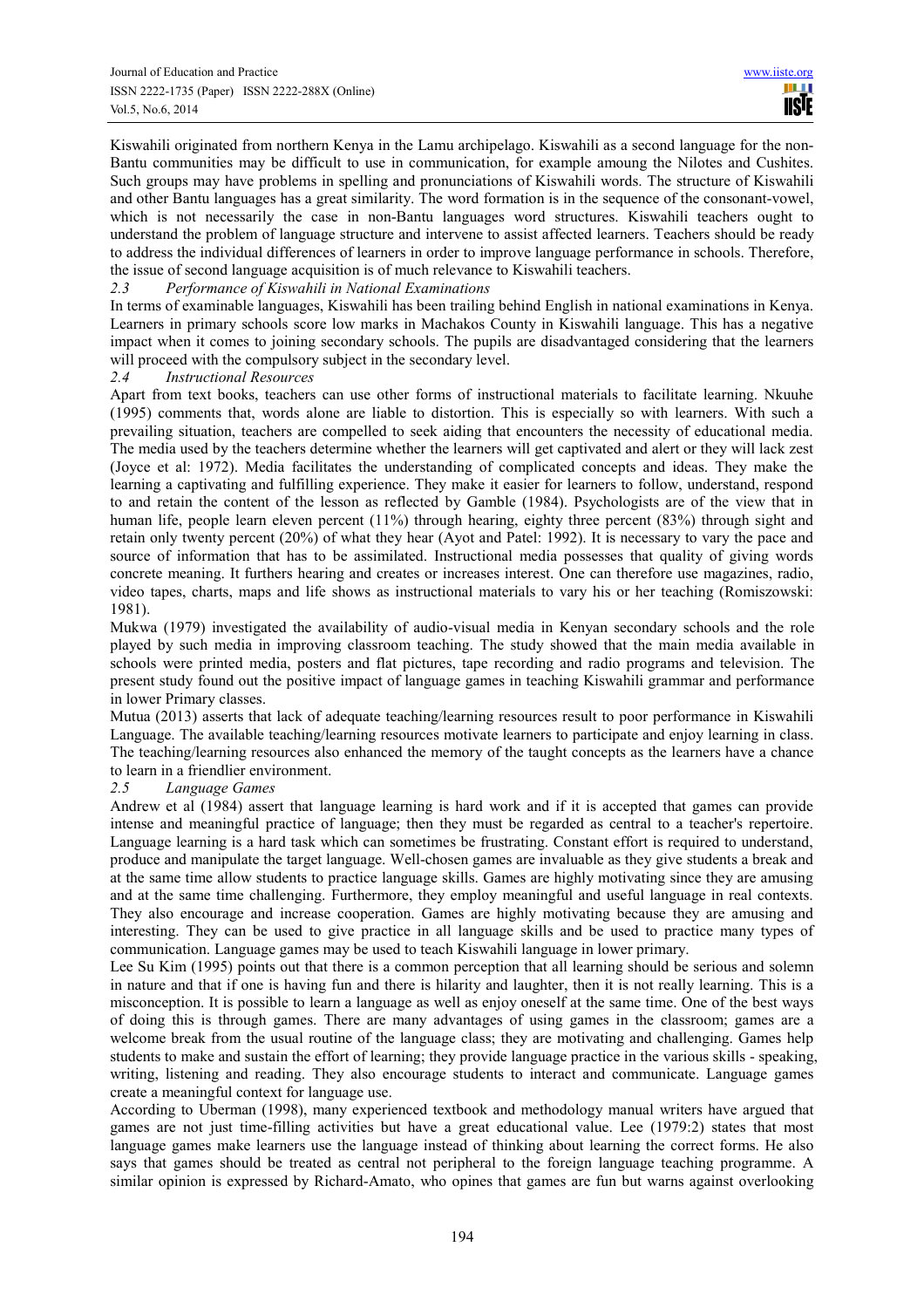their pedagogical value, particularly in foreign language teaching. There are many advantages of using games, for example, Richard-Amato (1988:147) states that, "Games can lower anxiety, thus making the acquisition of input more likely". Games are highly motivating and entertaining, and they can give shy students more opportunity to express their opinions and feelings (Hansen 1994:118). They also enable learners to acquire new experiences within a foreign language which are not always possible during a typical lesson. Furthermore, to quote Richard-Amato, games "add diversion to the regular classroom activities, break the ice and they are used to introduce new ideas" (1988:147). In the easy, relaxed atmosphere which is created by using games, students remember things faster and better (Wierus and Wierus 1994:218). Silvers says many teachers are enthusiastic about using games as "a teaching device," yet they often perceive games as mere time-fillers, "a break from the monotony of drilling" or frivolous activities. He also claims that many teachers often overlook the fact that in a relaxed atmosphere, real learning takes place, and students use the language they have been exposed to and have practiced earlier (1982:29). Further observations come from Zdybiewska, who sees games as a good way of practicing language, for they provide a model of what learners will use the language for in real life in the future (1994:6).

Rixon (1979) suggests that games are often used as short warm-up activities or when there is some time left at the end of a lesson. Yet, as Lee observes, a game should not be regarded as a marginal activity filling in odd moments when the teacher and class have nothing better to do. Games ought to be at the heart of teaching foreign languages. Games can be used at all stages of the lesson, provided that they are suitable and carefully chosen. Games also lend themselves well to revision exercises helping learners recall material in a pleasant, entertaining way. All authors cited in the article agree that even if games resulted only in noise and entertained students, they are still worth paying attention to and implementing in the classroom since they motivate learners, promote communicative competence, and generate fluency. In Rixon's study, language games were found to be very helpful in the lower primary in assisting learners to learn.

Fall (2000) observes that games are fun and children like to play them. Through games, children experiment, discover, and interact with their environment. On his part, Lewis (1999) notes that games add variation to a lesson and increase motivation by providing a plausible incentive to use the target language. The game context brings the target language to life (Lewis, 1999).The game makes the reasons for speaking plausible even to reluctant children. Through playing games, lower primary learners can learn language the way children learn their mother tongue without being aware they are studying; thus without stress, they can learn a lot. Even shy students can participate positively.

Aydan (2000) points out that language learning is a hard task which can sometimes be frustrating. Constant effort is required to understand, produce and manipulate the target language. Teachers can mediate learning by use of language games in teaching Kiswahili just as games are used to teach English language. Well chosen games are invaluable as they give learners a break and at the same time allow them to practice language skills. Games are highly motivating since they are amusing and at the same time challenging.

Nguyen (2003) asserts that games have been shown to have advantages and effectiveness in learning vocabulary in various ways. Games bring relaxation and fun for students, thus help them learn and retain new words more easily. It is through the intervention of games that learners find learning to be interesting and involving friendly competition. Games create the motivation for learners of Kiswahili to get involved and participate actively in the learning activities. Learning vocabulary through games is one effective and interesting way that can be applied in any classrooms. The results of the research suggest that games are used not only for mere fun, but more importantly, for the useful practice and review of language lessons, thus leading toward the goal of improving learners' communicative competence.<br>26 Teachers Training and Comp

## *2.6 Teachers Training and Competence*

Education certainly is important for all aspects of economic and social development especially for developing country whose structure of the economy is changing. Relevant education and training is therefore important for the developing countries. The aim of education is to expose the youth to reality of national development and facilitating the development of positive attitude towards labor rather than focusing on white collar jobs in urban areas (Gachathi: 1976). One common assumption is that teachers' training helps the individual to acquire a skill in using teaching methods and teaching media or aids. Sifuna (1990) expresses his doubts in effectiveness of untrained teacher (helpers). He specifies activities and materials to be handled by such a teacher. This is a measure to ensure that such a teacher does not endanger learners' learning through inappropriate use of media materials and teaching methods. Teacher trainees are trained on how to use teaching aids in teaching Kiswahili and English languages. In Machakos teachers college, teacher trainees are taught how to use language games in teaching Kiswahili and English vocabulary. K.N.E.C trains teachers before they are used to mark national examinations. Such trainings are vital to equip the examiners with what is required of them. The same examiners can then be used to train other teachers in the country what is expected for the candidates in the national examination.

Fuller (1985) revealed that in service training positively correlated with achievement. He further emphasized that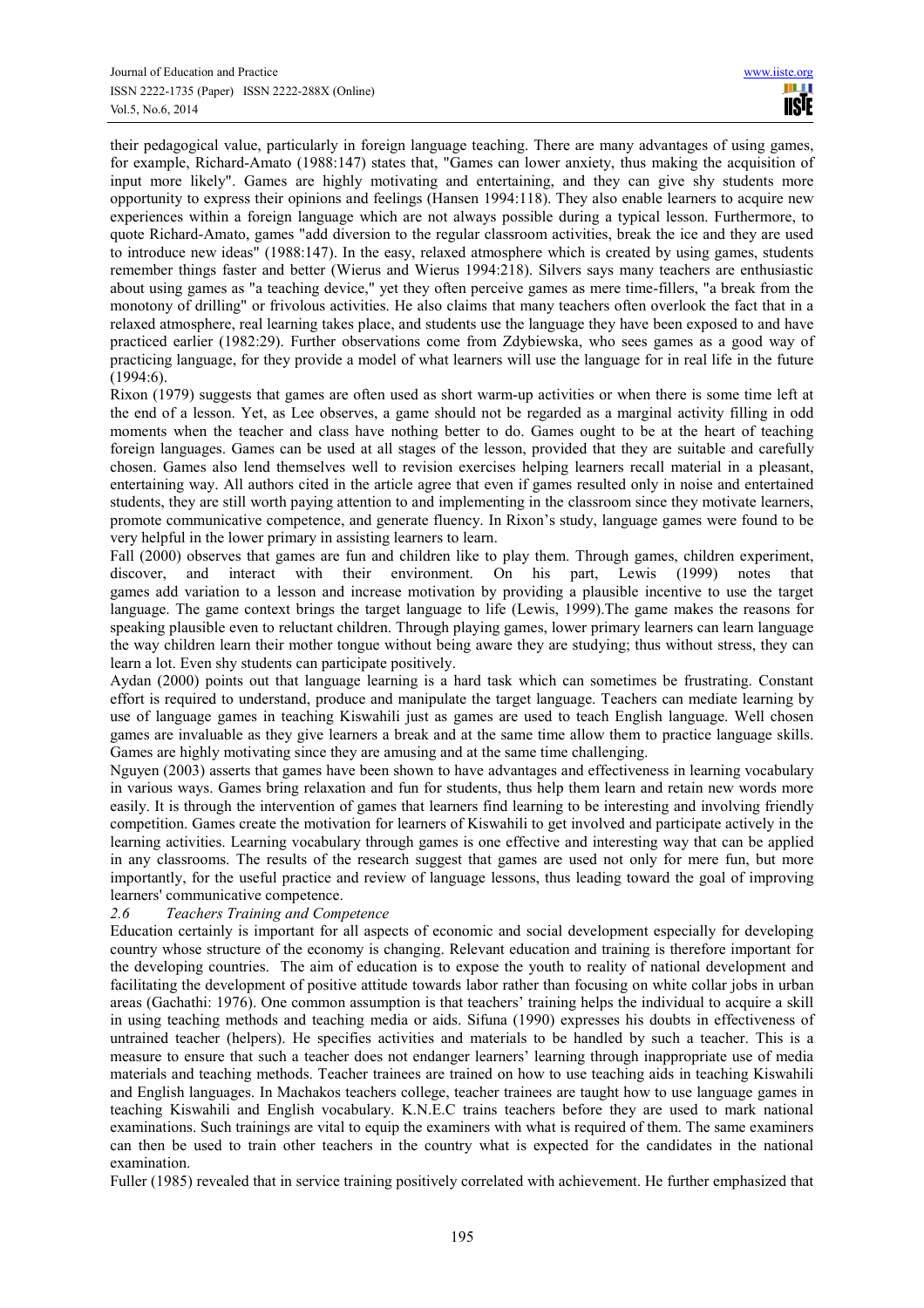if a learner's achievements is to be improved, teachers must have in-service training. Maundu (1986) asserts that, marking examination enables a teacher to learn about requirements of the examiner and therefore help the teacher to completely prepare students for national examination. The performance of both Kiswahili and English has been dismal nationally. This performance may be attributed to several reasons. One of these has to do with the qualification of language teachers. Primary school teachers are currently expected to teach all subjects, yet some of them may have done very poorly in the language examinations. It may be advisable that in all cases only those teachers who performed well in languages are mandated to teach English and Kiswahili. Language teaching requires certain skills and sensitivities that may not be possessed by all primary school teachers.

# **3.0 Discussion and Results**

# *3.1 Language Games*

Learning a second language like Kiswahili is not easy. If learning itself feels like a game, and if the learners feel they are discovering a fascinating new world through games which they would also enjoy playing, then learning languages would be easier for learners. This way, games would be used in mediating learning. Games can make learning of languages such as Kiswahili easier. Teachers need to know that with the changing times, teaching process requires new techniques. Games represent a bridge between studying and fun, between teachers and learners. Language learning is a hard task which can sometimes be frustrating. Constant effort is required to understand, produce and manipulate the target language. Well-chosen games are invaluable as they give learners a break and at the same time allow learners to practice language skills. Games are highly motivating since they are amusing and at the same time challenging. They also encourage and increase cooperation (Wright: 1984).

Games can lower anxiety, thus making the acquisition of input more likely. Games are motivating and give shy learners more opportunity to express their opinions and feelings. Games enable learners to acquire new experiences with a foreign language which are not always possible during a traditional presentation. Games add diversion to the regular classroom activities. They are also used to introduce new ideas to the learners. Games also lend themselves well to revision exercises helping learners recall material in pleasant, entertaining way.

Language games have been shown to have advantages and effectiveness in learning vocabulary in various ways. Games bring in relaxation and fun for learners, thus help them learn and retain new words more easily. Friendly competition is build through games. Vocabulary games bring real world context into the classroom, and enhance learners to use language in a flexible, communicative way (Nguyen: 2003). The role of games in teaching and learning vocabulary cannot be denied. However, in order to achieve the most from vocabulary games, it is essential that suitable games are chosen. Whenever a game is to be conducted, the number of learners, level, timing, learning topic, and the classroom settings are factors to be taken into account. Mediating learning by use of language games can make Kiswahili learning interesting and boost performance. In Kenya, games are not usually used in teaching languages, however, in Machakos Teachers college games are used to enhance learning. This is done by the teacher trainees when they go for their intermittent teaching practice which takes 3 weeks in three 3 terms.

# *3.2 Language Games in Teaching Kiswahili Vocabulary*

In this sub-section, this paper describes some of the language games used by the trainee teachers and ultimately investigate their impact in teaching Kiswahili. These games are used in lesson development part of the lesson plan before an exercise is given in the evaluation part. The learners are taken through by the teacher on how to play the games using new words which will eventually be tested in the exercise.

# *3.2.1 Fishing Game*

The teacher uses Manila paper to cut out words in the form of fish. The teacher then makes a box using cartons called fishing pond - where he/she puts the fish (The fishing pond is colored to suit the reality). On top of the carton a round hole is made using cello tape to allow fishing out the fish.

# *How the game is played*

The group leader mixes up the fish in the fishing pond. He/she asks the first learner to fish a word (fish). The learner then fishes and shows the reading card to the rest. He/she further says `I have fished  $\cdot$  and pronounce the word. The learner who pronounces the fished word correctly keeps the fish. If he/she does not read it correctly, he/she throws back the fish back into the pond and another learner fishes after the group leader mixes the model fish. The game continues in this manner. By the end of the game, the learner with most fish is the winner of the game. After the game, the learners are given an exercise where they will use the same learnt words in the game to give answers to the exercises.

# 3.2.2 Clock Face Game

The teacher makes the clock face using a carton/cardboard, and covers it with a plain paper to hide the carton. He/she makes pockets on the clock face and they should be placed on natural position of the clock face. The teacher then inserts words in the pockets. The clock face has a hand that spins from the back. The game has a string which is used by the group leader to hold the clock face game.

*How to play the game*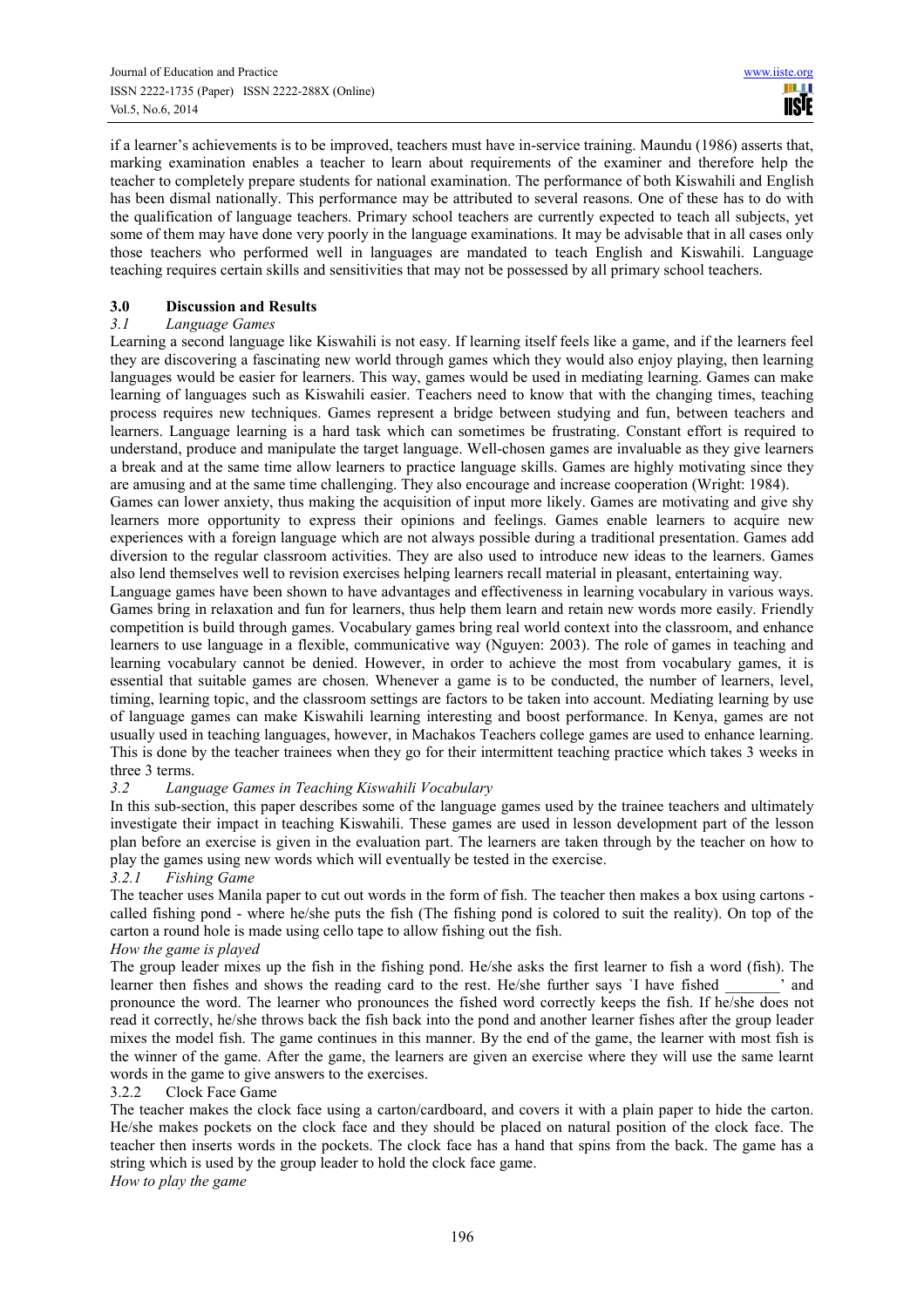The group leader spins the hand and points at a word on one of the pockets. He/she asks each group member, one after another; to read the word pointed at. If the group member reads it correctly he/she is given a bottle top as a reward. By the end of the game, the learners are given an exercise to apply the words learnt from the game to give answers to the exercise.<br>3.2.3 Sentence Building Cha

## *3.2.3 Sentence Building Chart*

The teacher makes a chart with pockets using manila papers and reinforces it with a carton and cello tape. The teacher then constructs sentences on a long strip of paper. Reading cards are made with one or two words. A string is used to hang the chart.

# *How to play the game*

The group leader fixes a sentence into a pocket. The group leader then points at the first word in the sentence and the members look at their own reading cards. Whoever looks at the word and finds it says, 'I have it', and the group leader fixes it in the first pocket below the already fixed sentence. The process continues till the sentence ends. The sentence building chart is hanged on the wall bearing in mind the height of the learners. The members of the group form a curved line as they build a sentence. Once they have built a sentence on the chart, they read it aloud. After the learners are through with building the sentences on the chart, they are given an exercise to test on the words they were using on the game.

## *3.3 Results*

The findings show lower primary learners who used language games in class to learn Kiswahili performed better than those who did not use language games. This study found out that the methods used by the teachers in teaching are significant to Kiswahili performance. Methods that the teachers used to teach the Kiswahili Language to lower primary learners were assignments and group discussions. The findings inferred that lower primary learners were better suited for the use of language games than the natural teaching methods.

## **4.0 Conclusion and Recommendations**

In conclusion, learning vocabulary through games has been found to be an effective and interesting method that can be applied in any classroom. The results of this research suggest that games are used not only for mere fun, but more importantly, for the useful practice and review of language lessons, thus leading toward the goal of improving learners' communicative competence and Kiswahili language performance in the lower primary schools. The study recommends that the management of primary school institutions should invest on language games in enhancing their academic performance. The study further recommends that other strategies for teaching lower primary learners can be teacher assistance teams; shorter assignments should also be employed to enhance the Kiswahili language to learners at the lower primary. The significance of the study is that use of language games in teaching lower primary learners can improve the academic performance of the learners. This research has also found out that most significant teaching activities used while teaching Kiswahili to lower primary were discussion, group work and Peer consultations. However, the study recommends that other teaching activities like Teacher Assistance Teams be used to achieve higher performance in Kiswahili. The study is of the opinion that various interventions to reduce the effects of poor performance would greatly help to enhance the performance of the lower primary learners.

## **REFERENCES**

- Agnieszka Uberman (1998). "The Use of Games for Vocabulary Presentation and Revision." *Forum*. Vol. 36; No 1, January - March 1998 Pg 20.
- Aydan Ersoz (2000). "Six Games for the EFL/ESL Classroom" *The Internet TESL Journal*. Vol. VI, No. 6, June 2000.
- Aydan E. (2000). "Games for vocabulary presentation." *The Internet TESL Journal*. Vol.VI, NO.6, June 2000.
- Ayot, H. O. and Patel, M. .M. (1992). *Instructional methods (General Methods).* Nairobi: Educational Research & publications Ltd.
- Bruner, J. S. (1966). *Toward a Theory of Instruction*. New York: Harvard University Press.
- Chiraghdin, S. and Mnyampala, M. (1997). *Historia ya Kiswahili*. Dar es salaam: Oxford University press.
- Fall, Yin Yong Mei and Jang Yu-jing. (2000). "*Using Games in an EFL Class for Children.*" Daejin University ELT Research Paper.
- Gadner, R. (1985). *Language attitudes and their effect on Learning*. London: Rowley mass-Newburry.
- Gamble, K.T. et al, (1984). *Communication Works.* New York: Randon House Inc.
- Iribemwangi, P. (2012). *"The Global Place of Kiswahili: yesterday, today and tomorrow" in Gichana P. P.et. al: English – Kiswahili Learner's Handbook,* Nairobi: Petersberg International Publishers. Pp 11-16.
- Iribemwangi, P. (2010). *The Structure of Kiswahili: Sounds, Sound Changes and Words*. Saarbrucken: VDM Verlag.
- Joyce, B., Weil, M., & Calhoun, E. (2004). *Models of Teaching*. 7<sup>th</sup> Ed. Boston: Allyn & Bacon.
- Lee Su Kim(1995). "*Creative Games for the Language Class*." *Forum*. Vol. 33 No 1, January March 1995,